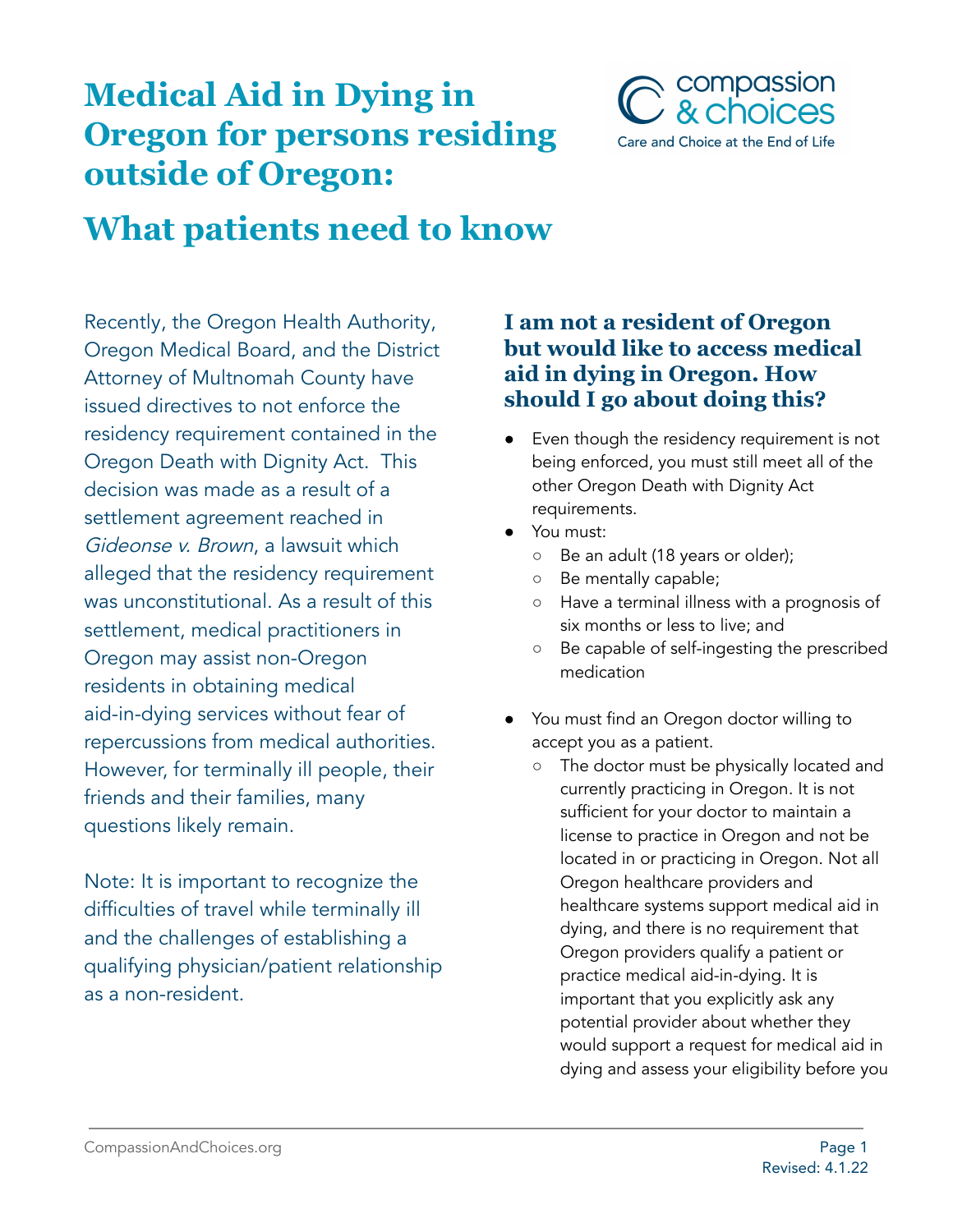start the process of transferring care to the doctor.

- The Oregon law and current directives offer the most protection from criminal and civil liability for non-Oregon residents who access medical aid in dying within Multnomah County. The legal protections in Multnomah County are the strongest in the state because the District Attorney of Multnomah County has issued a directive explaining that the residency restriction will not be enforced within the county. While we believe it is unlikely that any individual will be prosecuted in Oregon due to the settlement agreement, individuals who are seeking to maintain the full protections granted by the settlement agreement are advised to go through the entire process, including any intake appointments with potential attending physicians and self-ingesting the medication, while physically located in Multnomah County, Oregon. Please note that this process may require that you find lodging, transportation and other accommodations within Multnomah County.
- You may call Compassion & Choices End-of-Life Consultation services to discuss this process in more depth at any time. Knowledgeable staff can be reached at 1-800-247-7421.

### **Medical aid in dying is not authorized in my state of residency. What legal risks may I face from my home state if I travel to Oregon to obtain medical aid in dying in Oregon?**

The Oregon law offers protection from criminal and civil liability within Oregon's state boundaries. Oregon legal protections generally do not extend outside Oregon's state boundaries.

- In order to maintain the full protections granted by Oregon law, Compassion & Choices advises that you go through the entire process, including any intake appointments with potential attending physicians and self-ingesting the medication while physically located in Multnomah County, Oregon. While some health care providers outside of Multnomah County may choose to prescribe medical aid-in-dying medication, the legal protections in Multnomah County are the strongest in the state because the District Attorney of Multnomah County has issued a directive explaining that the residency restriction will not be enforced within the county.
- If any part of the medical aid-in-dying process occurs in a jurisdiction outside of Oregon, including doctor visits (in person or telehealth) or any oral or written request, Oregon's protections may not apply. You, the physician and others may face civil or criminal penalties in that jurisdiction.
- If you reside in a jurisdiction where medical aid in dying is not authorized, consult with an attorney to determine whether you or anyone connected to you may be at risk of criminal or civil liability in your state. Compassion & Choices' legal team may also be able to assist. Please contact us [here.](https://secure.everyaction.com/Gx1QcL5tL0intDt5ZYVK4A2)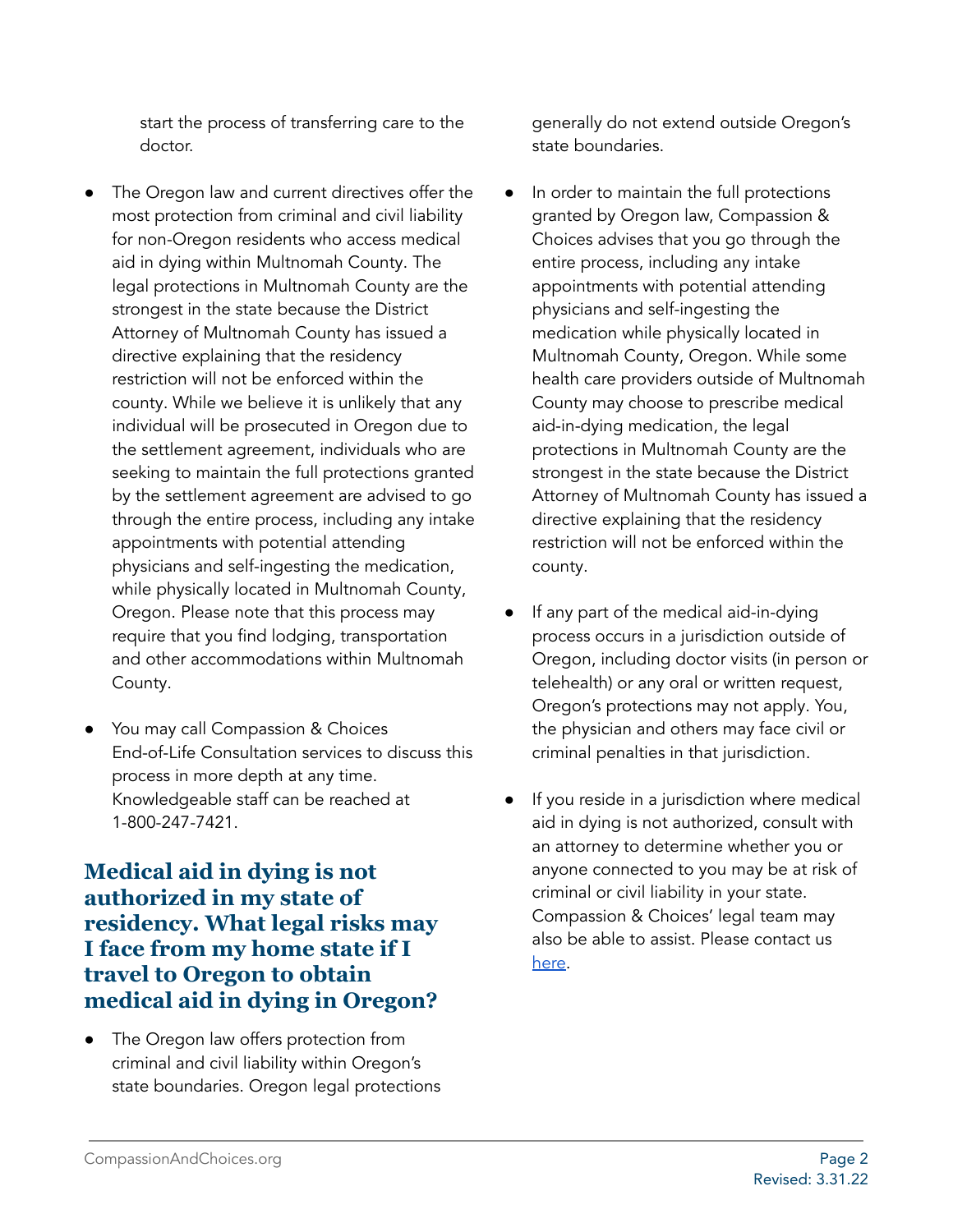**Medical aid in dying is not authorized in my state of residency. What legal risks do my friends and family face from my home state if they help me travel to Oregon to obtain medical aid in dying in Oregon?**

- State law and the kind of assistance provided determine whether friends, family members, or other persons who travel to Oregon with you or otherwise assist you with medical aid in dying are at risk of civil and criminal liability in your state of residence if you choose to self-ingest in your home state. For example, some states have criminal laws against assisting a suicide and these laws may apply to people who help you travel to Oregon.
- Whether any specific action or inaction may put friends and loved ones at risk for civil or criminal liability will require specific legal analysis by an attorney licensed in your state.
- If you reside in a state where medical aid in dying has not been authorized, consult with an attorney to determine whether you or anyone connected to you may be at risk of criminal or civil liability in your state. C&C's legal team may also be able to assist. Please contact us [here.](https://secure.everyaction.com/Gx1QcL5tL0intDt5ZYVK4A2)

### **If I die by ingesting aid-in-dying medication, will it impact my will or any of my contracts or insurance policies?**

Oregon law stipulates that use of medical aid in dying shall have no effect on a person's will, contracts, or insurance policies. Whether this protection applies in a person's home state may depend on many factors.

- Potential risks in any non-authorized state may be minimized by completing the entire medical aid-in-dying process within Oregon's Multnomah County. While some health care providers outside Multnomah County may choose to practice medical aid-in-dying outside Multnomah County, the legal protections in Multnomah County are the strongest in the state because the District Attorney of Multnomah County has issued a directive explaining that the residency restriction will not be enforced within the county.
- If you reside in a state where medical aid in dying is not authorized, we urge you to consult with an attorney to determine the effect that death by aid-in-dying medication might have on your will or any other contract.
- If you reside in a state where medical aid in dying is not authorized, we urge you to speak to your individual insurance provider to determine whether death by aid-in-dying medication might impact your insurance policy.

#### **Medical aid in dying is authorized in my state of residence, but I still wish to travel to Oregon to access Oregon's law. What legal risks do I face if I travel to Oregon to obtain medical aid in dying?**

• Oregon law offers protection from criminal and civil liability within Oregon's state boundaries. Oregon protections do not generally extend outside Oregon's state boundaries.